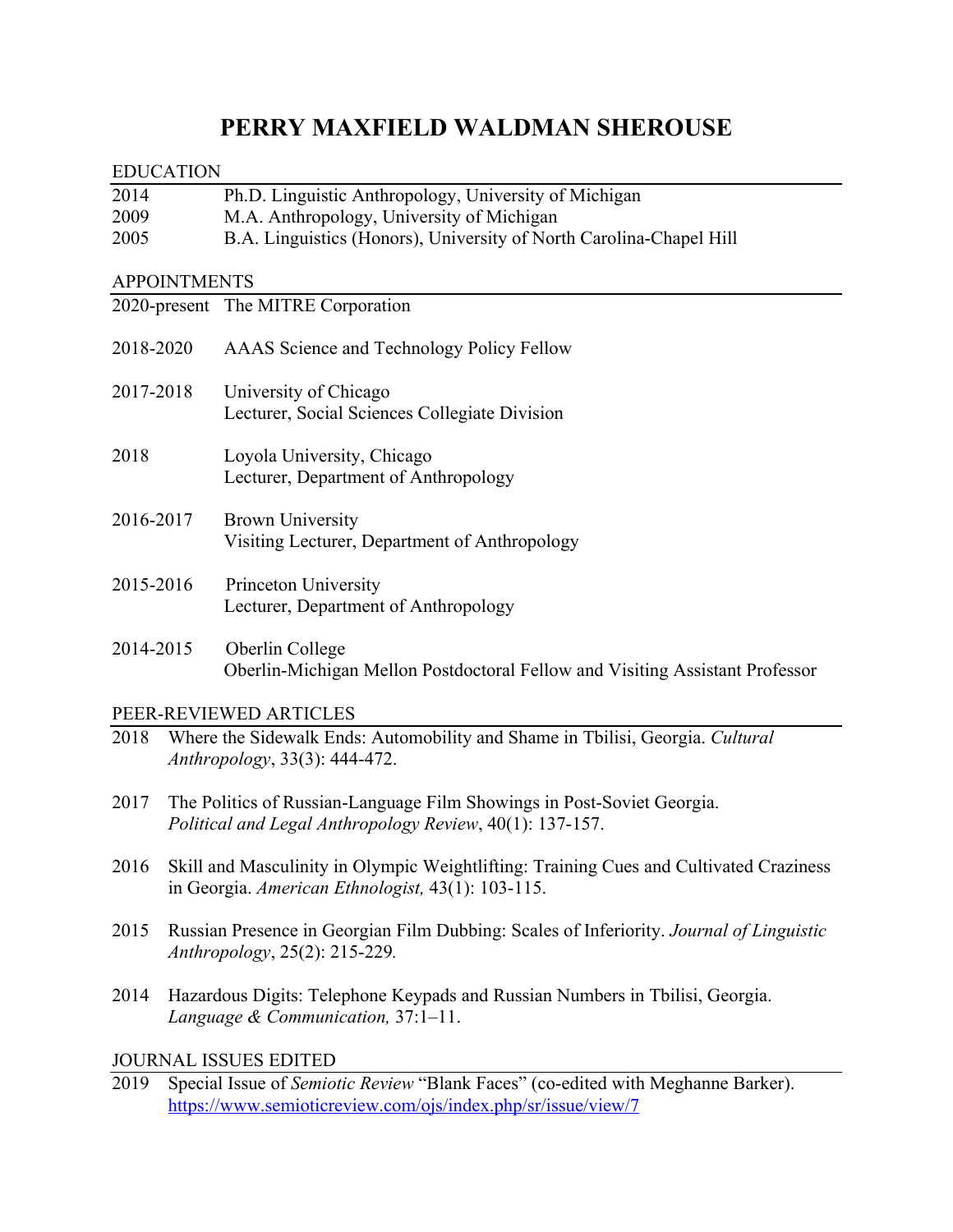## ENCYCLOPEDIA ARTICLES

- [forthcoming, 2020] Channels of Human Communication. In *The International Encyclopedia of Linguistic Anthropology*, James Stanlaw, ed. Topic Category: Language and Culture, Laura Graham, ed. New York: Wiley Blackwell.
- 2018 Sport. In *The International Encyclopedia of Anthropology*. Hilary Calan, ed. Topic category: Anthropology Beyond Text, Rupert Cox, ed. New York: Wiley Blackwell. Pp. 1-13.

## ESSAYS and OTHER PUBLICATIONS

- 2018 Vieux Frankel, Alexandra*.* "Fields of Relevance: An Interview with Perry Sherouse." Visual and New Media Review, *Cultural Anthropology* website, November 27, 2018. https://culanth.org/fieldsights/1594-fields-of-relevance-an-interview-with-perry-sherouse
- 2018 Interview with Sherine Hamdy and Coleman Nye about *Lissa: A Story about Medical Promise, Friendship, and Revolution.* https://campanthropology.org/2018/04/16/coleman-nye-and-sherine-hamdy-lissa/
- 2016 Beyond "Embodiment" in Sport. July/August. *Anthropology News.* http://www.anthropology-news.org/index.php/2016/08/13/beyond-embodiment-in-sport/
- 2016 Projections of Europe. Rethinking Euro-Anthropology, part 3. Early Career Scholars forum. *Social Anthropology.* 24(3): 370-371.
- 2012 A Glimpse into the National Weightlifting Federation of Georgia. *Performance Menu*  86(8), March.

# BOOK REVIEWS

- 2018 *Putin's Olympics: The Sochi Games and the Evolution of Twenty-First Century Russia* by Robert W. Orttung and Sufian N. Zhemukhov. New York: Routledge, 2017. In *Journal of Sport History.* 45(1):124-125.
- 2017 *The Olympic Games, the Soviet Sports Bureaucracy, and the Cold War by Jenifer Parks.* Lanham, MD: Lexington Books, 2017. In *International Journal of the History of Sport.*
- 2015 *Being a State and States of Being in Highland Georgia* by Florian Mühlfried. New York: Berghahn Books, 2014. In *American Ethnologist.* 42(2):383-385.
- 2015 *Seven Stories of Threatening Speech: Women's Suffrage Meets Machine Code*, by Ruth A. Miller. Ann Arbor: The University of Michigan Press, 2012. In *Gender and Language.* 9(1):137-140.
- 2015 *Free Market Tuberculosis: Managing Epidemics in Post-Soviet Georgia* by Erin Koch. Nashville: Vanderbilt University Press, 2013. In *Anthropology of the Contemporary Middle East and Central Eurasia.* 2(2): 245-247.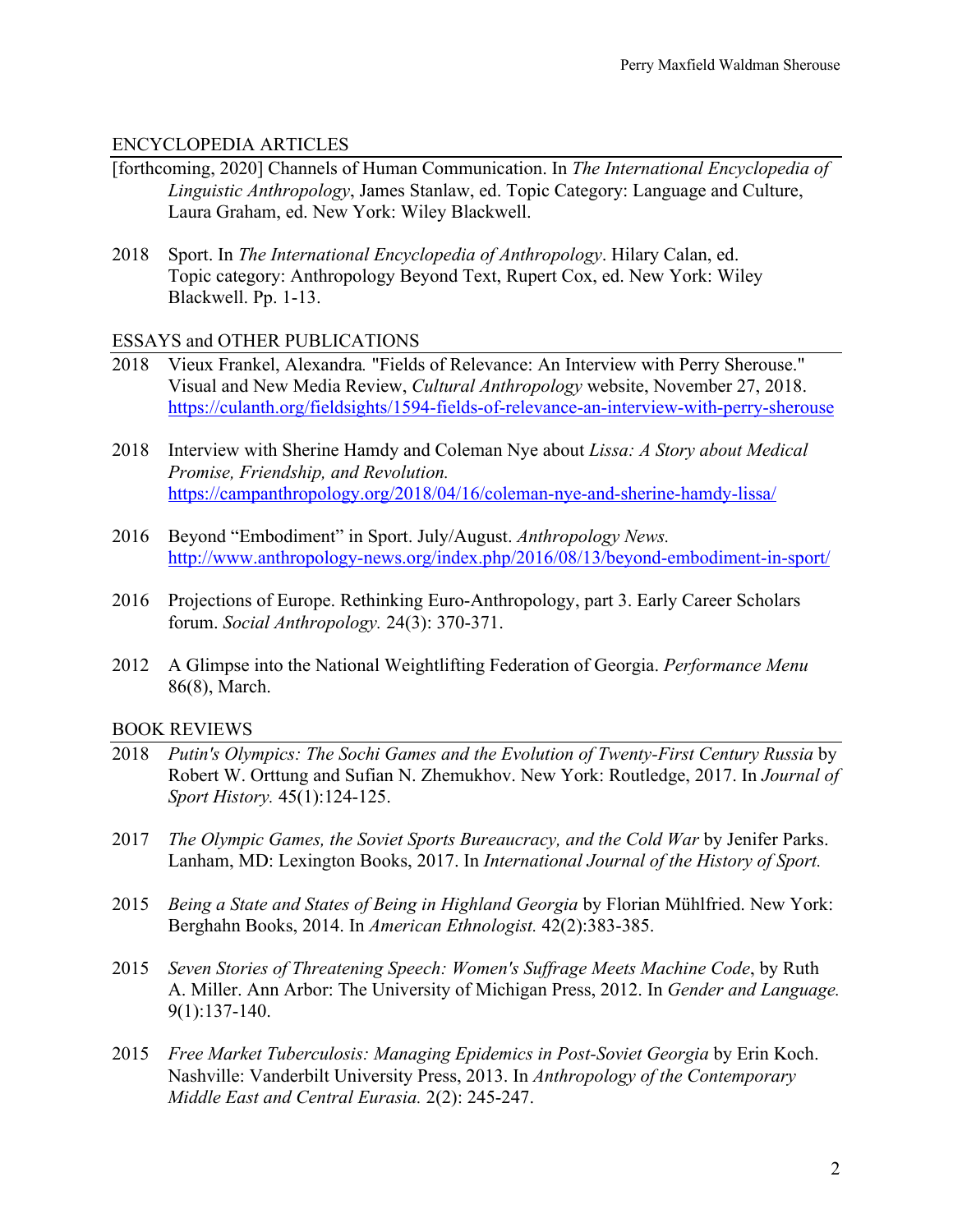- 2014 *Young Men, Time, and Boredom in the Republic of Georgia* by Martin Demant Frederiksen. Philadelphia: Temple University Press, 2013. In *Anthropos*. 109(2).
- 2014 *Reorganizing Crime: Mafia and Anti-Mafia in Post-Soviet Georgia* by Gavin Slade. New York/London: Oxford University Press, 2013. In *Central Asian Survey.* 33(3): 427- 429.
- 2014 *Re-Engendering Translation: Transcultural Practice, Gender/Sexuality and the Politics of Alterity.* Christopher Larkosh, editor. Manchester, UK & Kinderhook (NY): St. Jerome Publishing, 2011. In *Perspectives: Studies in Translatology.*
- 2013 *The Semiotics of Drinks and Drinking*, by Paul Manning. New York: Continuum, 2012. In *Journal of Linguistic Anthropology*. 23(2): E110-E112.

## SELECTED GRANTS and AWARDS

| 2015    | Princeton University Bench Press Contest, 2 <sup>nd</sup> place (Faculty/Staff) |
|---------|---------------------------------------------------------------------------------|
| 2014    | Departmental Nomination for ProQuest Distinguished Dissertation Award           |
| 2014    | Wolpoff Graduate Essay Prize, University of Michigan (\$1,000)                  |
| 2014    | Society of Linguistic Anthropology, Annual Essay Contest Runner-up              |
| 2012-13 | FLAS (Advanced Russian) (\$15,000)                                              |
| 2011    | UM Rackham Graduate Student Research Grant (\$3,000)                            |
| 2011    | International Institute Fulbright Supplement Grant (\$14,985)                   |
| 2009    | Department of State Title VIII scholarship (Georgian) (\$3,900)                 |
| 2008    | FLAS (Georgian) $(\$1,150)$                                                     |
| 2008    | SSRC Title VIII (Georgian) (\$3,833)                                            |
| 2005    | Department of State Title VIII scholarship (Russian) (\$5,000)                  |
| 2005    | SSRC Title VIII (Russian) (\$3,928.50)                                          |

#### TEACHING EXPERIENCE

#### Loyola University

"Introduction to Cultural Anthropology" (Department of Anthropology, 2018)

#### University of Chicago

"Self, Culture, and Society" (Social Sciences Collegiate Division, 2017-2018) "Soviet Leisure" (Department of Slavic Languages and Literatures, 2017)

# Brown University

"Global Sport: Anthropological Perspectives" (2017) "Linguistic Theory and Practice" (2017) [graduate core course] "Sounds and Symbols: An Introduction to Linguistic Anthropology" (2016) "Anthropology of Play" (2016)

Princeton University

"Bodies in Motion: Sport and Physical Culture" (2016) "Technologies of Communication" (2016)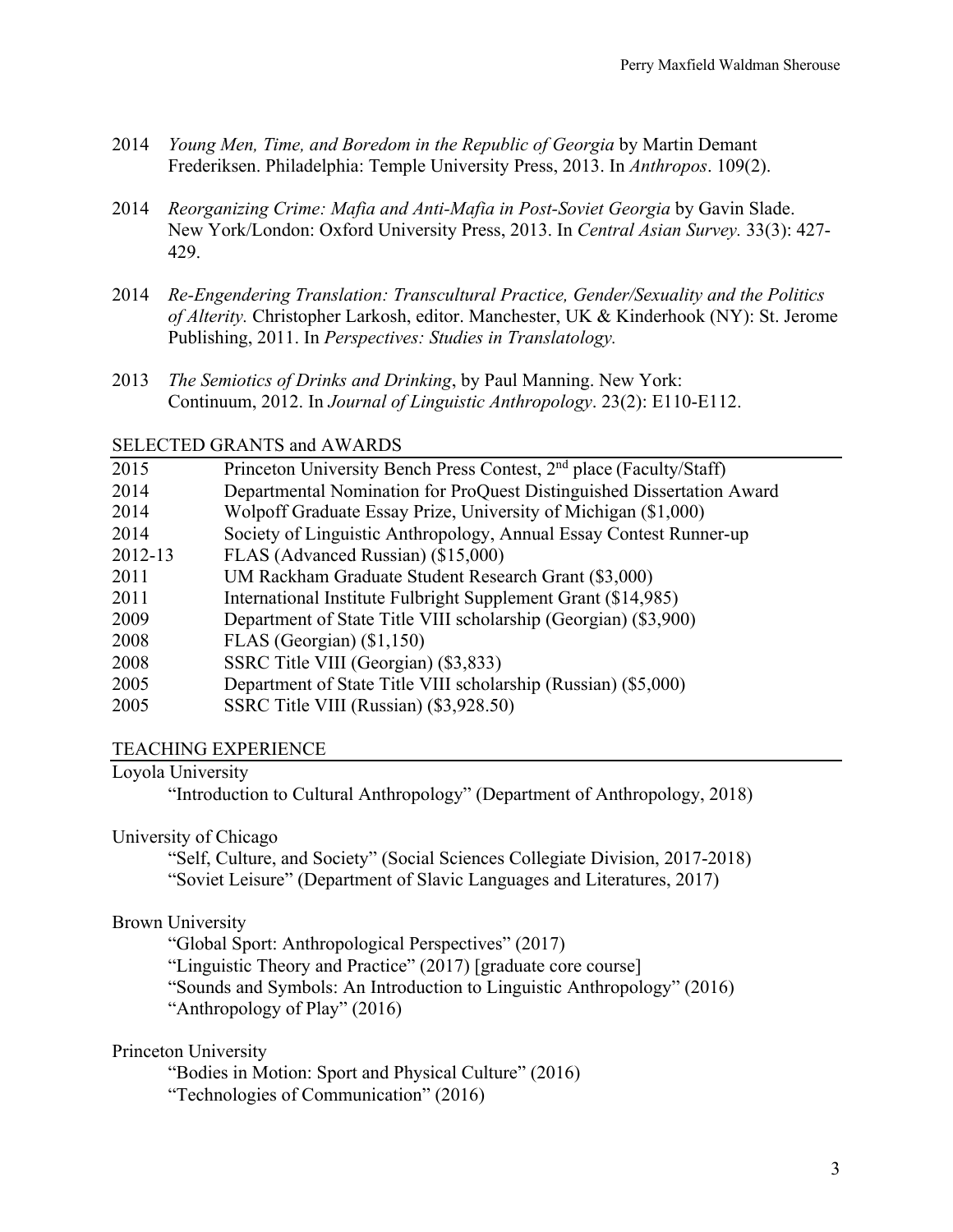"Language and Culture" (2015) "The Skilled Body" (2015) [graduate and undergraduate seminar]

Oberlin College

"Post-Soviet Media and Culture" (2015) "Gender and Language" (2014)

University of Michigan, Instructor of Record "Performance Enhancement in Sport and Beyond" (2014)

University of Michigan, Graduate Student Instructor (2007-2011) 10 courses, including "Russia Today," "History of the English Language," "Shakespeare," "Introduction to Anthropology," "Fakes and Frauds in Archaeology," "Primate Social Behavior" and others

#### PRESENTATIONS

- 2020 "Online Influence Campaigns" MITRE, McLean, VA. January 16.
- 2019 "Countering Foreign Influence" DHS 90K workshop, Washington, DC. December 9.
- 2019 "Countering Disinformation and Online Influence Campaigns" IDA STPI, Washington, DC. September 27.
- 2019 "Social Dimensions of Technical Problems" Johns Hopkins University Applied Physics Lab, Laurel, MD. September 10.
- 2019 "Election Security and Social Media" 10x20, AAAS STPF Year-End Summit, Washington, DC. August 2.
- 2019 "Overview of Online Disinformation and Influence Campaigns" DHS 90K workshop, Washington, DC. July 8
- 2018 "Parking Politics: Urban Activism and Shame in Tbilisi, Georgia." Princeton University, Princeton, NJ. January 8.
- 2017 "What was distinctive about Soviet leisure?" College of DuPage, Glen Ellyn, IL. December 8.
- 2017 "Figures of Enclosure." SOYUZ conference. Indiana University, Bloomington, IN. March 3.
- 2017 "Correspondence and Enclosure: Voicing the *Figure* in Film Dubbing." Conduits of Voice Workshop. Bryn Mawr, PA. February 23.
- 2016 "Douchebag Drivers and Eco-Urban Activists in Tbilisi, Georgia." Brown University, Providence, RI. September 23.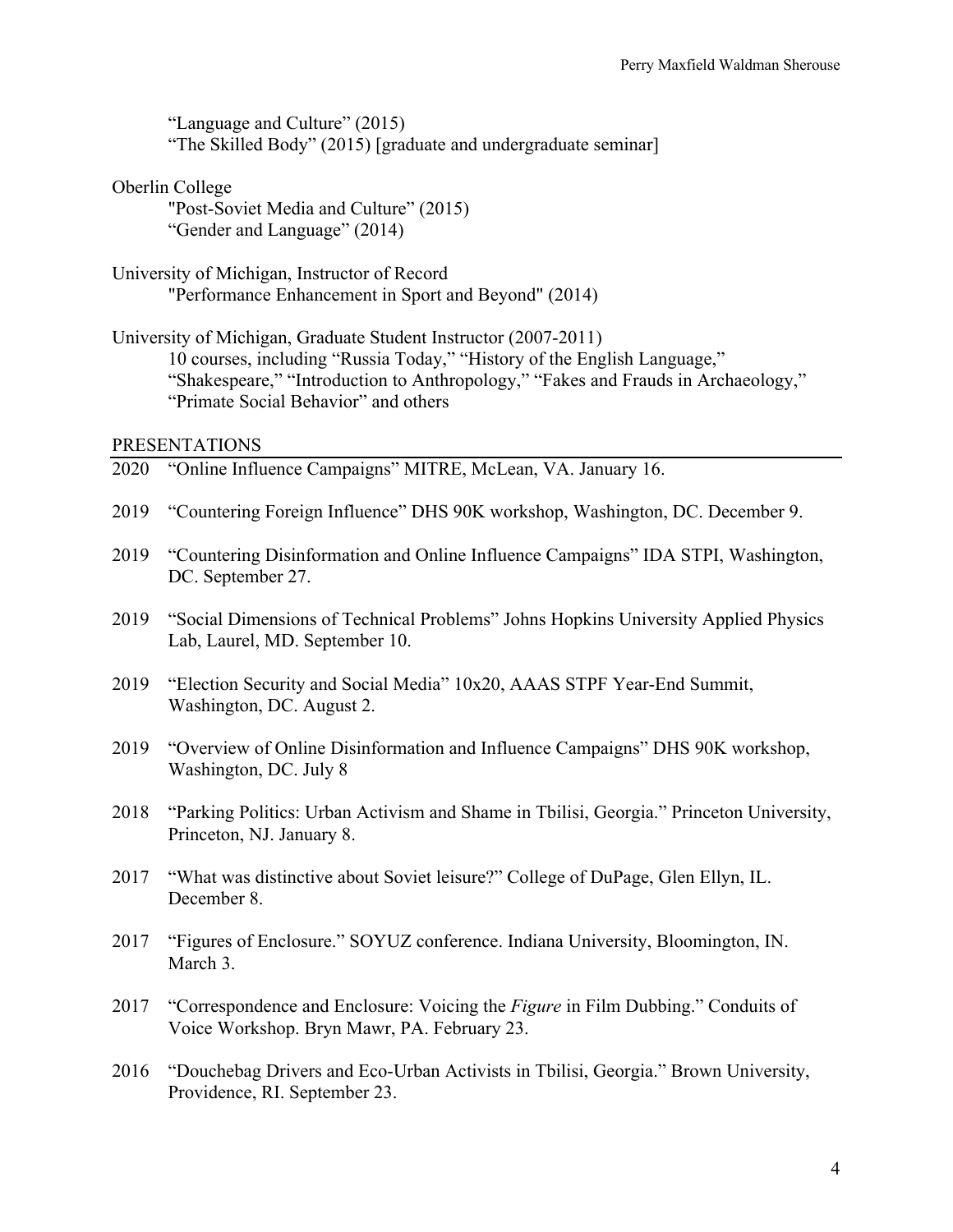- 2016 "'Stop a Douchebag': How Cars Colonized the Sidewalks of Post-Soviet Tbilisi, Georgia." American Ethnological Society Conference. Washington, DC. April 1.
- 2016 "Circuits of Knowledge and the Invisible Coach: Olympic Weightlifting in Georgia." The Labor of Leisure, The Power of Pleasure: (Post-)Soviet Genealogies Symposium. Princeton University, Princeton, NJ. March 23.
- 2016 "Where the Sidewalk Ends: Thresholds of Urban Public Space in Tbilisi, Georgia." SOYUZ conference. University of Chicago. March 12.
- 2016 "Dormant Law: The Politics of Russian Language Film Showings in Georgia." Bard College. February 29.
- 2015 "Materializing Disloyalty, or, *How Perry Learns Georgian.*" The Consolations of Concealment. 114th American Anthropological Association annual meeting, Denver, CO. November 19.
- 2015 "Muscle and Media: Frames of Reference in Georgian Weightlifting." Past the "-Post": Theorizing the Post-Post-Soviet via (New) Media and Popular Culture. University of Amsterdam, The Netherlands. June 12.
- 2014 "Russian Presence in Georgian Film Dubbing: Scales of Inferiority." Semiotics, Mediation, and Communicative Encounters: The Society for Linguistic Anthropology Graduate Student Essay Contest Panel. 113th American Anthropological Association annual meeting, Washington, DC. December 6.
- 2014 "The Ideology of Replacement: *lingua franca* and the Expectations of Empire." Michicagoan Graduate Conference in Linguistic Anthropology. University of Chicago. May 3.
- 2014 "The Threat of Law: Bans on Russian Language Films and Songs in Tbilisi, Georgia." Oberlin College. April 15.
- 2014 "Hazardous Digits: Telephone Keypads and Russian Numbers in Tbilisi, Georgia." Midwest Slavic Conference. The Ohio State University. March 30.
- 2013 "GIZHI XAR!: Coaching Cues in Olympic Weightlifting." Michicagoan Graduate Conference in Linguistic Anthropology. University of Michigan. May 11.
- 2012 "Zhiviom, ra?!: Affective Registers of Russian Language Use in Contemporary Georgian". Works in Progress Series (ACTR, ARISC) in Tbilisi, Georgia. February 24.

#### PANELS, WORKSHOPS & SYMPOSIA ORGANIZED

2020 "Pervasive Data, Elusive Trust? A Social Informatics Perspective". Katie Shilton, AAAS Science and Technology Studies Affinity Group. Washington, DC. February 18.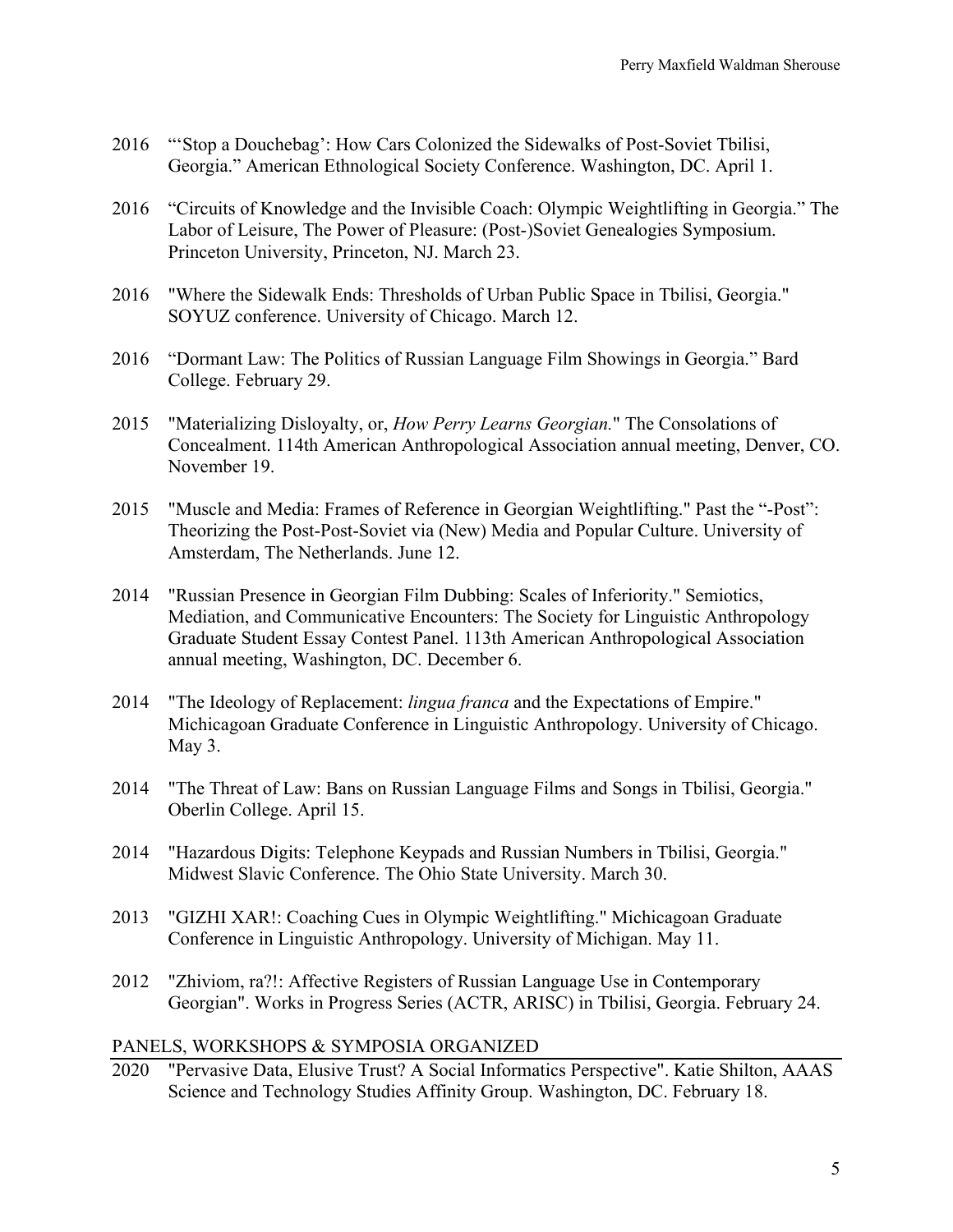- 2019 "Disinformation and Critical DHS Missions". DHS 90K workshop. Washington, DC. December 6.
- 2019 "Emerging Risk: AI and ML". DHS 90K workshop. Washington, DC. July 26.
- 2019 "Countering Online Disinformation and Influence Campaigns". DHS 90K workshop. Washington, DC. July 8.
- 2019 "Unseen Connections: The Materiality of Cell Phones," Joshua Bell and Joel Kuipers, AAAS Science and Technology Studies Affinity Group. Washington, DC. January 31.
- 2017 "Mindful Matter." Co-organizer with Meghanne Barker. 116<sup>th</sup> American Anthropological Association annual meeting. Washington, DC. November.
- 2016 "The Boundaries of Balance." Co-organizer with Scott MacLochlainn. 115th American Anthropological Association annual meeting. Minneapolis, MN. November 18.
- 2016 "Peripheral Visions: Urbanism at the Edges of Europe." Co-organizer with Bridget Purcell. American Ethnological Society annual meeting, Washington, DC. April 1.
- 2016 "The Labor of Leisure, The Power of Pleasure: (Post-)Soviet Genealogies." Symposium. Princeton University. March 23.
- 2015 "The Consolations of Concealment." Co-organizer with Scott MacLochlainn. 114th American Anthropological Association annual meeting, Denver, CO. November 19.
- 2014 "Transparency in Transmission: The Travel of Words." Co-organizer with Scott MacLochlainn. 113th American Anthropological Association annual meeting. Washington, DC. December 4.

PANEL DISCUSSANT or CHAIR

- 2019 Computing Community Consortium Roundtable on Misinformation, Washington, DC. March 26.
- 2018 "Professionalization in Linguistic Anthropology." Discussant. 20th Annual Michicagoan Graduate Student Conference in Linguistic Anthropology. Chicago, IL. May 3.
- 2018 "What Gender is Soviet Technoscience? Translating Food Safety Codes with the EU Harmonization Unit at the National Food Agency in Post-Soviet Tbilisi, Georgia" by Natalja Czarnecki. Discussant. Semiotics: Culture in Context Workshop. University of Chicago. Chicago, IL. February 15.
- 2017 "Mindful Matter." Discussant. 116<sup>th</sup> American Anthropological Association annual meeting. Washington, DC. November 29.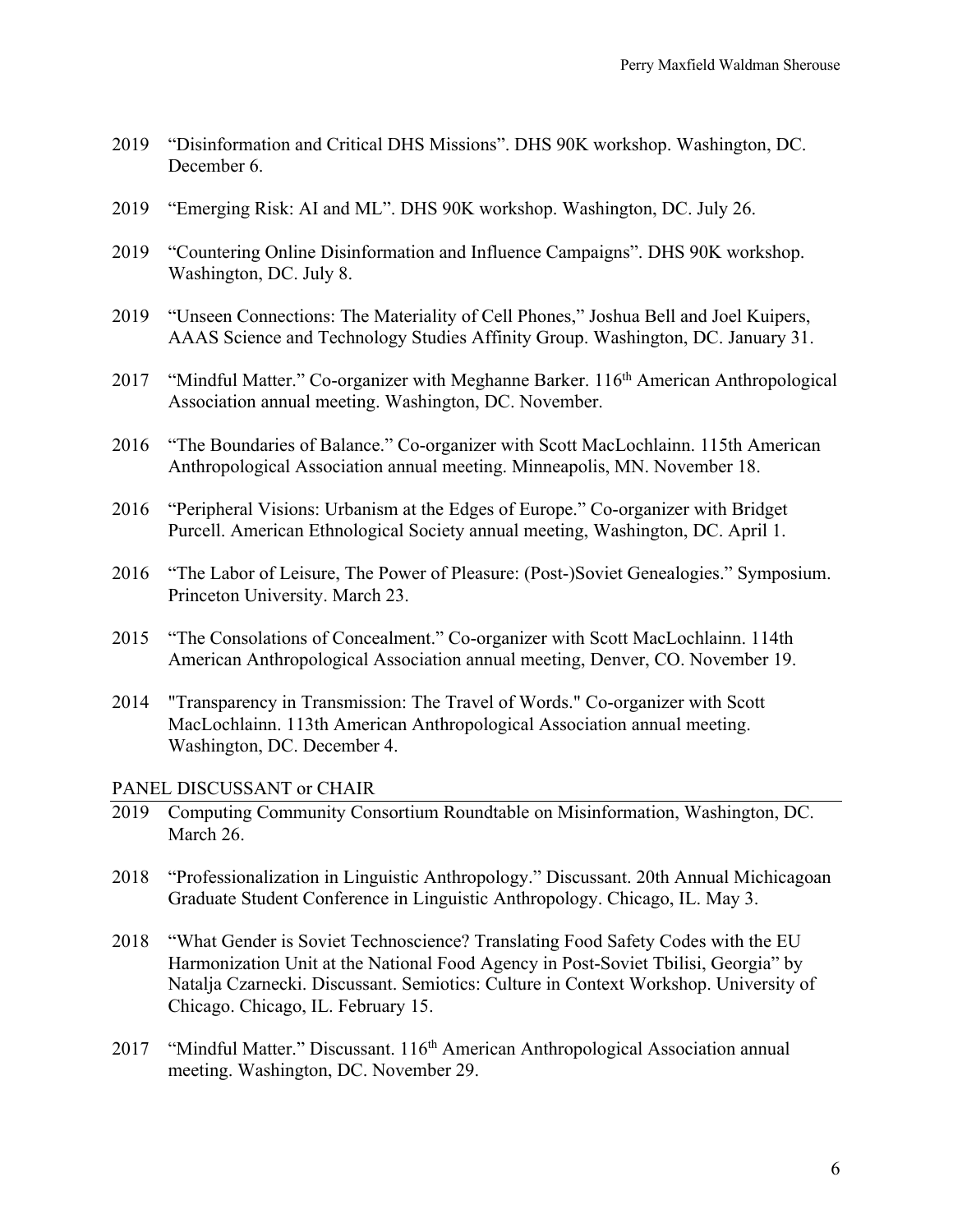- 2016 "Blank Faces." Chair. 115<sup>th</sup> American Anthropological Association annual meeting. Minneapolis, MN. November 16.
- 2016 "Postcolonial Assemblages." Chair. Imperial Reverb: Exploring the Postcolonies of Communism. Princeton Conjunction 2016. Princeton University. May 16.
- 2016 "Register." Discussant. University of Pennsylvania Semiotic Anthropology Conference. Philadelphia, PA. May 5.

MENTORSHIP and SERVICE

|                          | Manuscript Peer-Reviewer (Journal Articles)                                                                                                                                                                                                                                                                                                                                               |  |  |  |
|--------------------------|-------------------------------------------------------------------------------------------------------------------------------------------------------------------------------------------------------------------------------------------------------------------------------------------------------------------------------------------------------------------------------------------|--|--|--|
|                          | Ethnography (2019), Current Anthropology (2019), Political and Legal<br>Anthropology Review (2018), East European Politics and Societies (2018),<br>American Anthropologist (2017), Language in Society (2017), Journal of<br>Linguistic Anthropology (2017), Comparative Studies in Society and History<br>(2015), Journal of Sociolinguistics (2015), American Ethnologist (2018, 2015) |  |  |  |
|                          |                                                                                                                                                                                                                                                                                                                                                                                           |  |  |  |
| 2017                     | Proposal Reviewer<br>CRDF Global, on behalf of the Republic of Georgia's Shota Rustaveli National<br>Science Foundation (SRNSF), SRNSF Fundamental Research (FR) and Young<br>Scientists (YS) Competitions                                                                                                                                                                                |  |  |  |
| 2017<br>2015-2016        | Brown University, Undergraduate Senior Thesis reader (1 student advisee)<br>Princeton University, Undergraduate Senior Thesis Adviser (2 student advisees)<br>Princeton University, Undergraduate Junior Thesis Adviser (3 student advisees)                                                                                                                                              |  |  |  |
| 2013-2014                | University of Michigan, Department of Anthropology<br>Graduate Student Mentor (GSM)<br>Graduate Mentor for Undergraduate Senior Honors Thesis (2 student advisees)                                                                                                                                                                                                                        |  |  |  |
| 2013                     | Smithsonian Folklife Festival, "One World, Many Voices: Endangered Languages<br>and Cultural Heritage" program, Russian translator                                                                                                                                                                                                                                                        |  |  |  |
| PROFESSIONAL DEVELOPMENT |                                                                                                                                                                                                                                                                                                                                                                                           |  |  |  |
| 2020                     | LUMA Institute, Advancing Innovation                                                                                                                                                                                                                                                                                                                                                      |  |  |  |
| 2020                     | DataRobot Essentials Certification                                                                                                                                                                                                                                                                                                                                                        |  |  |  |
| 2019                     | Society for Risk Analysis Workshop: "Eliciting Judgments from Experts and<br>Non-Experts to Inform Decision-Making" (December 2019)                                                                                                                                                                                                                                                       |  |  |  |
| 2019                     | LUMA Institute, Design Thinking Practitioner Certification Program                                                                                                                                                                                                                                                                                                                        |  |  |  |
| 2019                     | DHS I&A, OSINT Training                                                                                                                                                                                                                                                                                                                                                                   |  |  |  |
| 2019                     | Defense Acquisitions University, "Human Systems Integration" (CLE062) course                                                                                                                                                                                                                                                                                                              |  |  |  |
| 2018-2019                | Interaction Design Foundation, various UX courses (2018-2019)                                                                                                                                                                                                                                                                                                                             |  |  |  |
| 2018                     | Office of Personnel Management, "Fundamentals of Human-Centered Design"                                                                                                                                                                                                                                                                                                                   |  |  |  |
| 2018                     | Co-Founder of AAAS STPF Science and Technology Studies Affinity Group                                                                                                                                                                                                                                                                                                                     |  |  |  |
| 2015                     | Midwest Faculty Seminar: "Everyday Life." Chicago Center for Teaching,<br>University of Chicago. February 26-28.                                                                                                                                                                                                                                                                          |  |  |  |